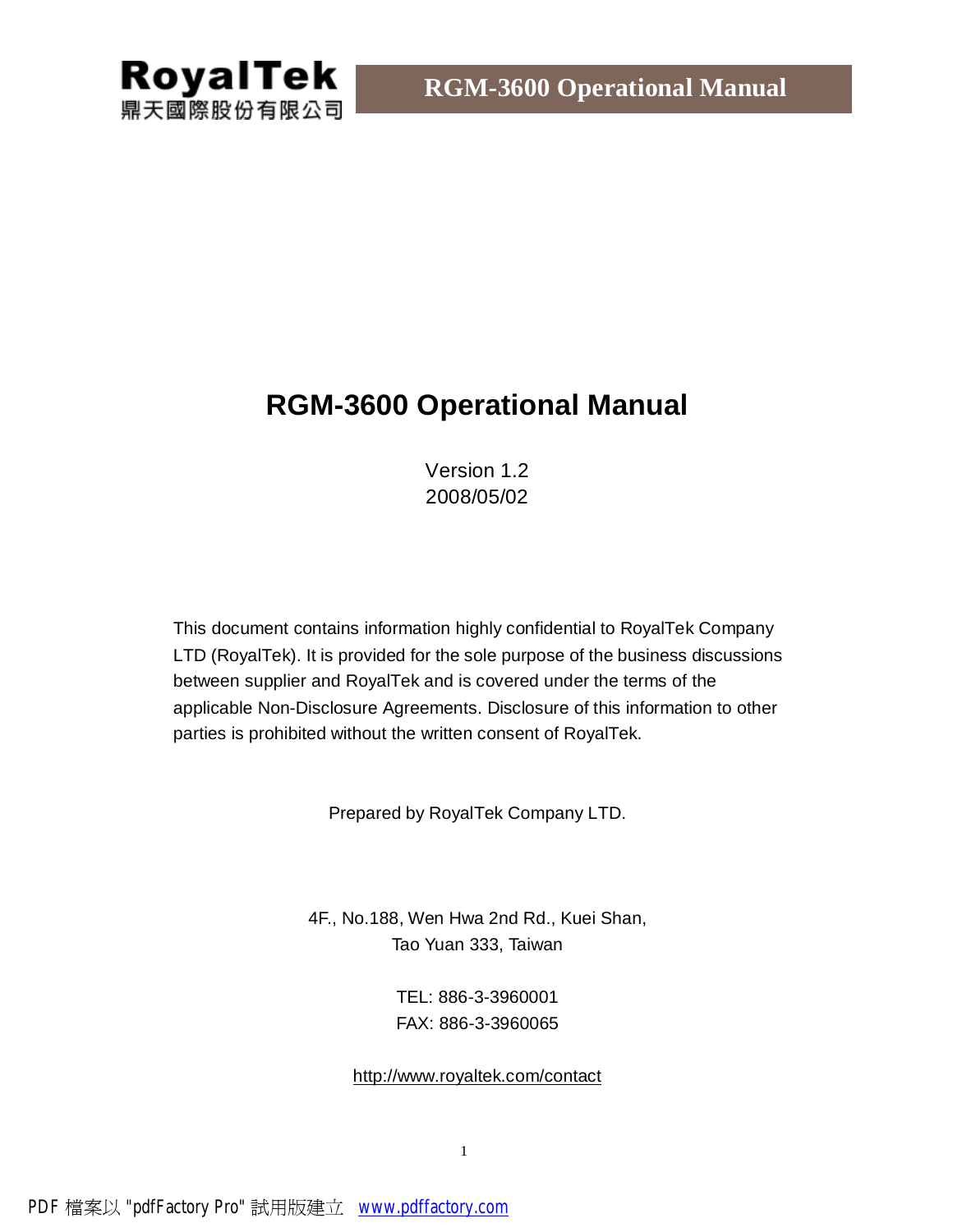

**RGM-3600 Operational Manual** 

# **Content**

| 1.             |                                             |  |
|----------------|---------------------------------------------|--|
| 2.             |                                             |  |
| 3 <sub>1</sub> |                                             |  |
| 4.             |                                             |  |
| 5.             |                                             |  |
| 6.             | Software Specification and NMEA Protocol 11 |  |
| 7 <sub>1</sub> |                                             |  |
| 8.             |                                             |  |
|                |                                             |  |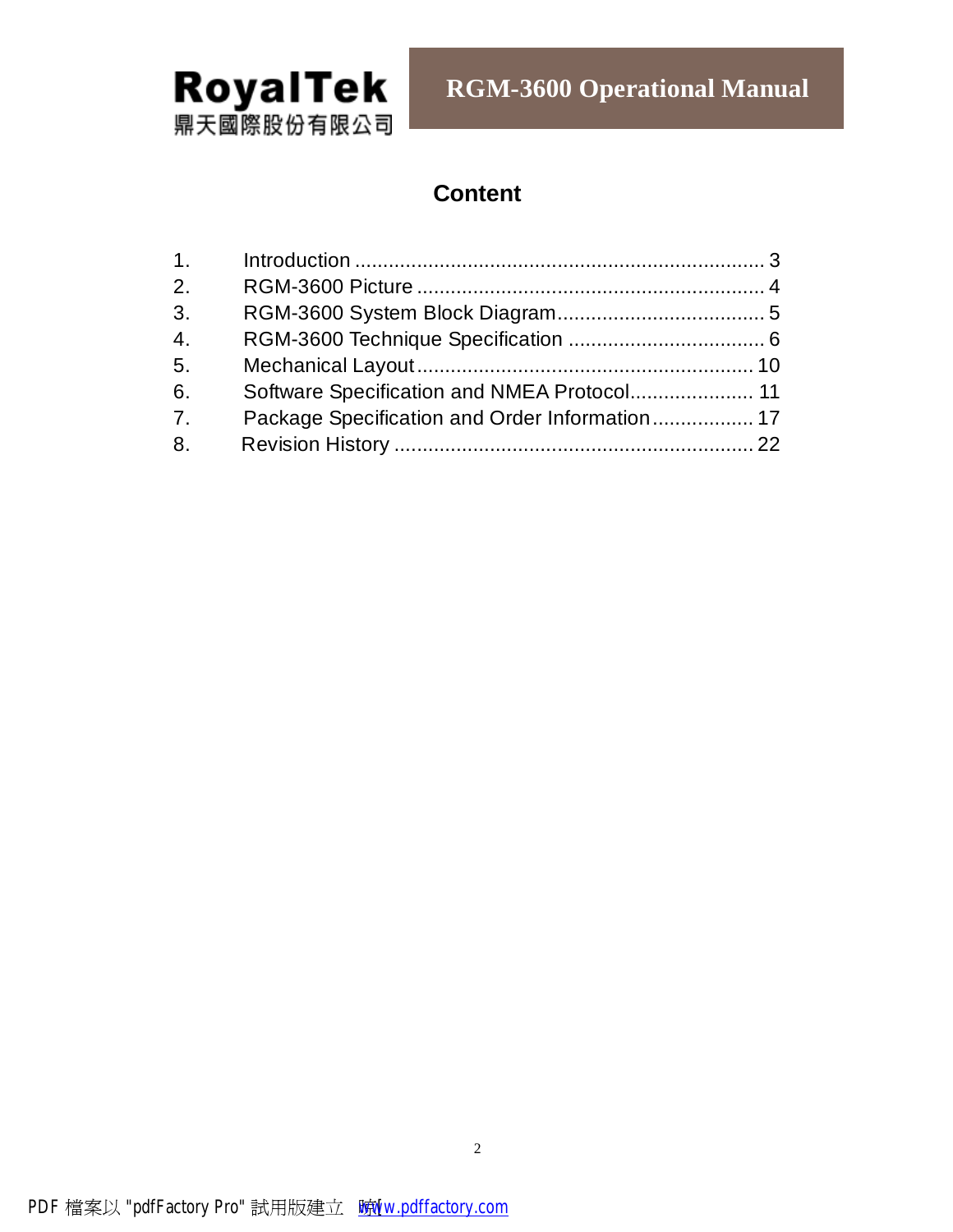

# **RoyalTek GPS Receiver: RGM-3600 Operational Manual**

# **1. Introduction**

Congratulation on your purchase of RGM-3600, offering diverse GPS (Global Positioning System) applications. RGM-3600 represents the latest ingenious GPS technology from the leading GPS receiver manufacturer.

Connecting to the notebook PC or Handheld PC implementing map or navigation software, RGM-3600 helps you locate one or multiple objects, conduct personal & vehicle navigation, and/or apply for geographical surveys.

# **Contents prepackaged with your RGM-3600 purchase:**

- 1. RGM-3600
- 2. Companion CD

#### **Product Features**

- ² 20 parallel channels.
- ² -159 dBm high GPS sensitivity.
- ² TCXO design.
- ² NMEA-0183 compliant protocol/custom protocol.
- ² Enhanced algorithm for navigation stability
- <sup>2</sup> SBAS (WAAS, EGNOS and MSAS) support and the default SBAS is enable
- ² Lead-free
- ² Backup battery (installed)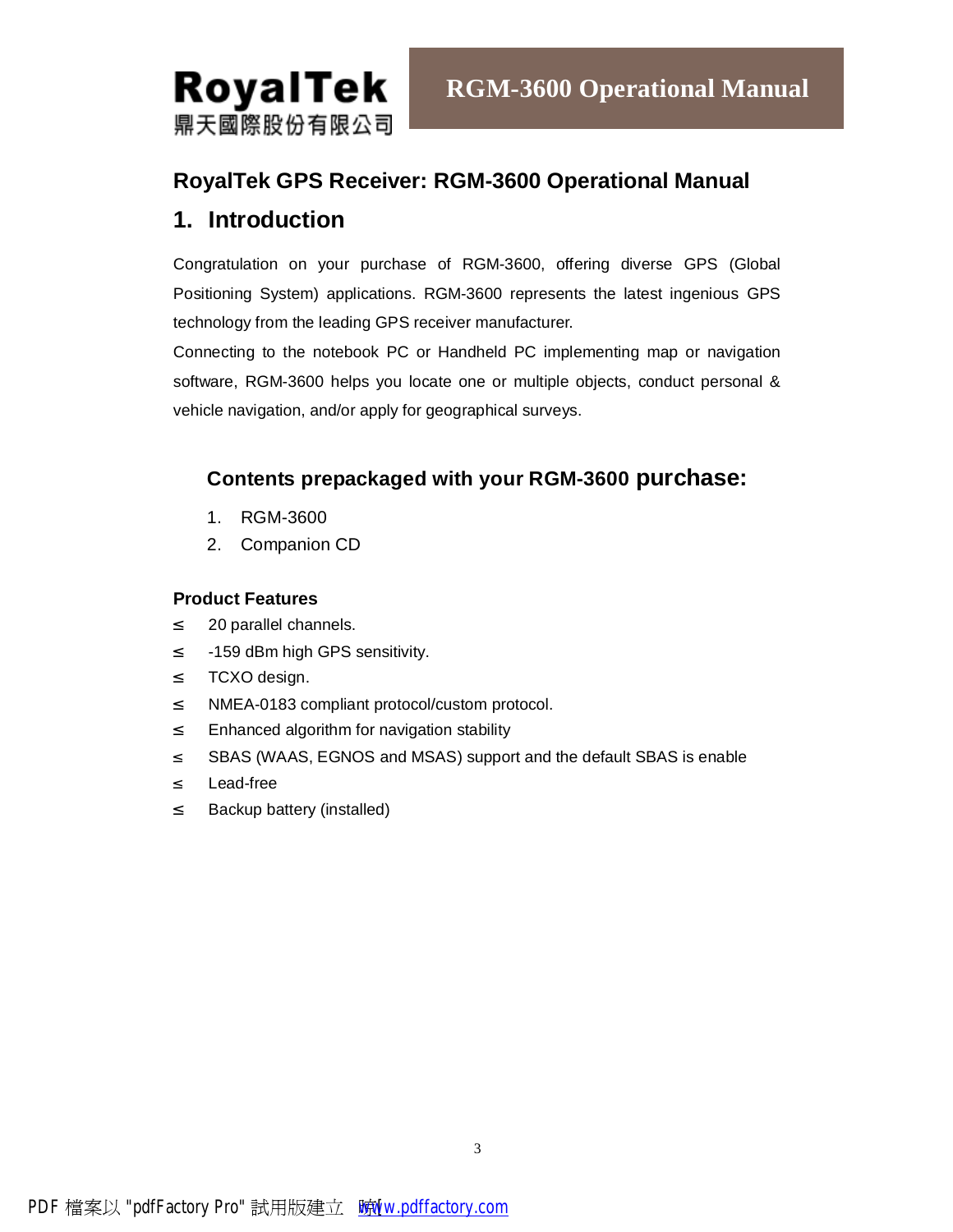

# **2. RGM-3600 Picture**



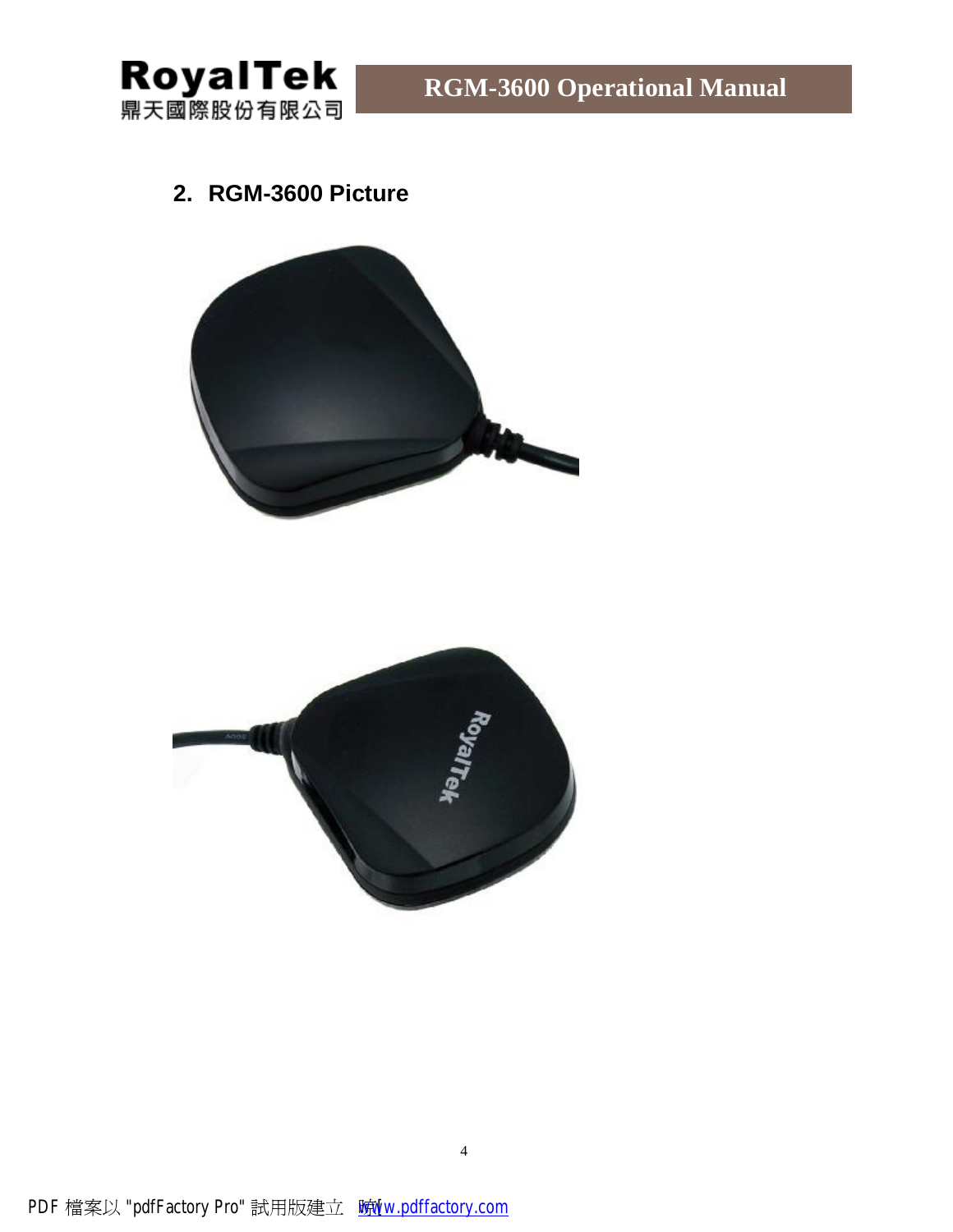

# **3. RGM-3600 System Block Diagram**

System block diagram description:

- a. Patch antenna with 1 Stage LNA
- b. 4Mega bits flash memory on chip
- c. 6pin I/O pin (pin 5, pin6 for internal)

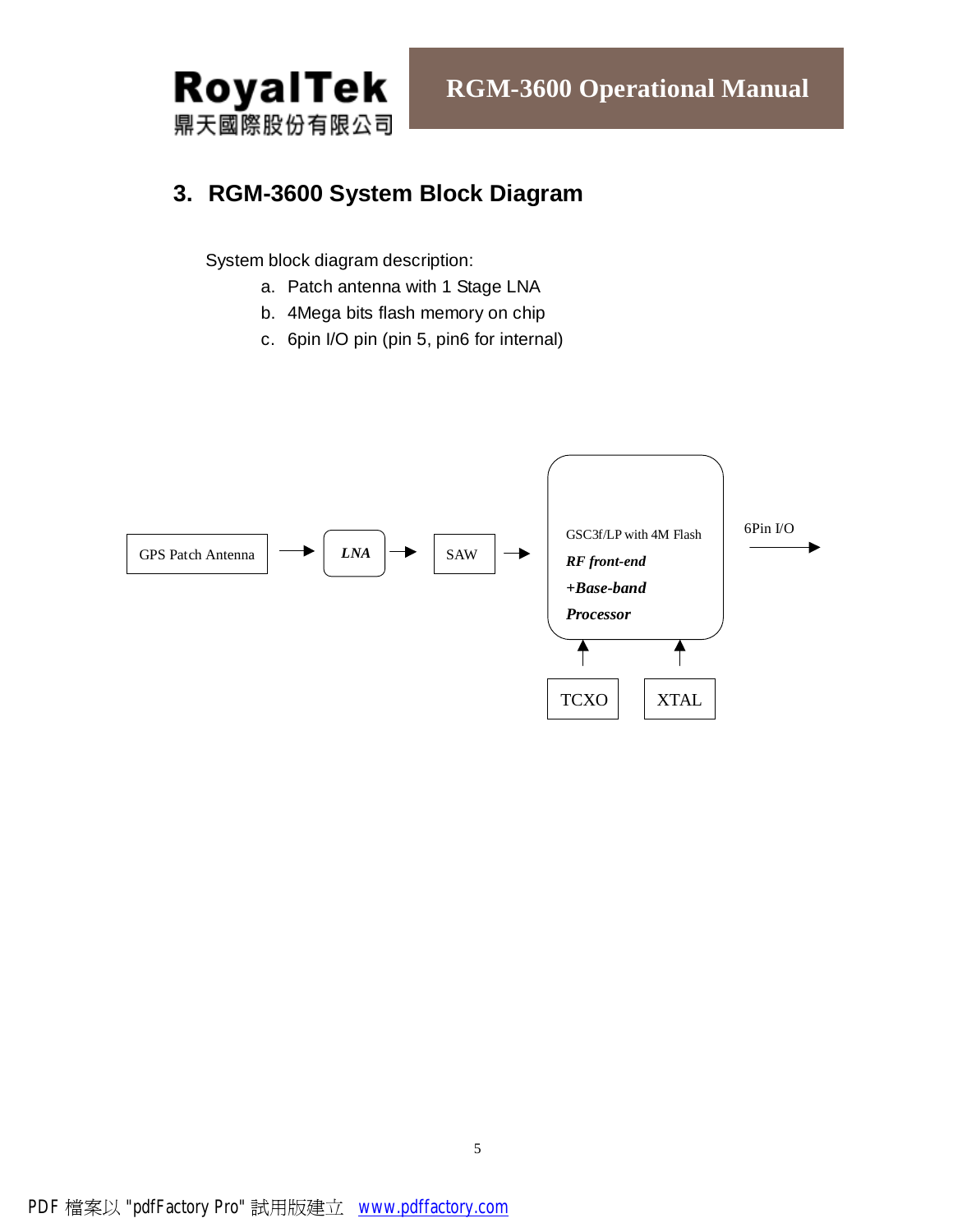

# **4. RGM-3600LP Technique Specification**

| <b>No</b>      | <b>Function</b>                | <b>Specification</b>                                  |  |  |
|----------------|--------------------------------|-------------------------------------------------------|--|--|
|                | <b>GPS receiver</b>            |                                                       |  |  |
| 1              | Chipset                        | SiRF GSC3f/LP                                         |  |  |
| $\overline{2}$ | Frequency                      | L1 1575.42MHz.                                        |  |  |
| 3              | Code                           | C.A. Code.                                            |  |  |
| $\overline{4}$ | Channels                       | 20.                                                   |  |  |
| 5              | <b>Chipset Sensitivity</b>     | $-159$ d $Bm$                                         |  |  |
| 6              | Chipset cold start             | 35 sec @ open sky                                     |  |  |
| $\overline{7}$ | Chipset warm start             | 35 sec @ open sky                                     |  |  |
| 8              | Chipset hot start              | 1 sec @ open sky                                      |  |  |
| 9              | Reacquisition                  | 0.1sec typical                                        |  |  |
| 10             | Position accuracy              | 10 meters at 2D RMS.                                  |  |  |
| 11             | Maximum altitude               | 18000 m                                               |  |  |
| 12             | Maximum velocity               | 514 m/s                                               |  |  |
| 13             | Trickle power mode             | Duty cycle $\leq$ 34%. (Variable)                     |  |  |
| 14             | Update rate                    | Continuous operation: 1Hz                             |  |  |
| 17             | <b>Testability</b>             | It shall be able to be tested by SiRF test mode IV    |  |  |
|                |                                | and single channel simulator.                         |  |  |
| 18             | Protocol setup                 | It shall store the protocol setup in the SRAM         |  |  |
|                |                                | memory.                                               |  |  |
|                | <b>Interface Description</b>   |                                                       |  |  |
| 19             | I/O Pin                        | 6 Pin                                                 |  |  |
|                |                                | Pin1:RX Pin2:TX Pin3:GND Pin4:VCC                     |  |  |
|                |                                | Pin5:NC<br>Pin6: BOOT                                 |  |  |
|                | <b>Mechanical requirements</b> |                                                       |  |  |
| 20             | Dimension                      | $(L)$ 48.4 mm * (W)48.4 mm * (H)15.1mm $\pm 3$ mm     |  |  |
| 21             | Weight                         | $\leq 30g$                                            |  |  |
|                | <b>Power consumption</b>       |                                                       |  |  |
| 22             | Vcc                            | DC 5V ±5%                                             |  |  |
| 23             | Current                        | <b>TTL Version</b>                                    |  |  |
|                |                                | Acquisition: 55mA (typical) Tracking: 50mA (typical)  |  |  |
|                |                                | <b>RS-232 Version</b>                                 |  |  |
|                |                                | Acquisition: 60mA (typical) Tracking: 55 mA (typical) |  |  |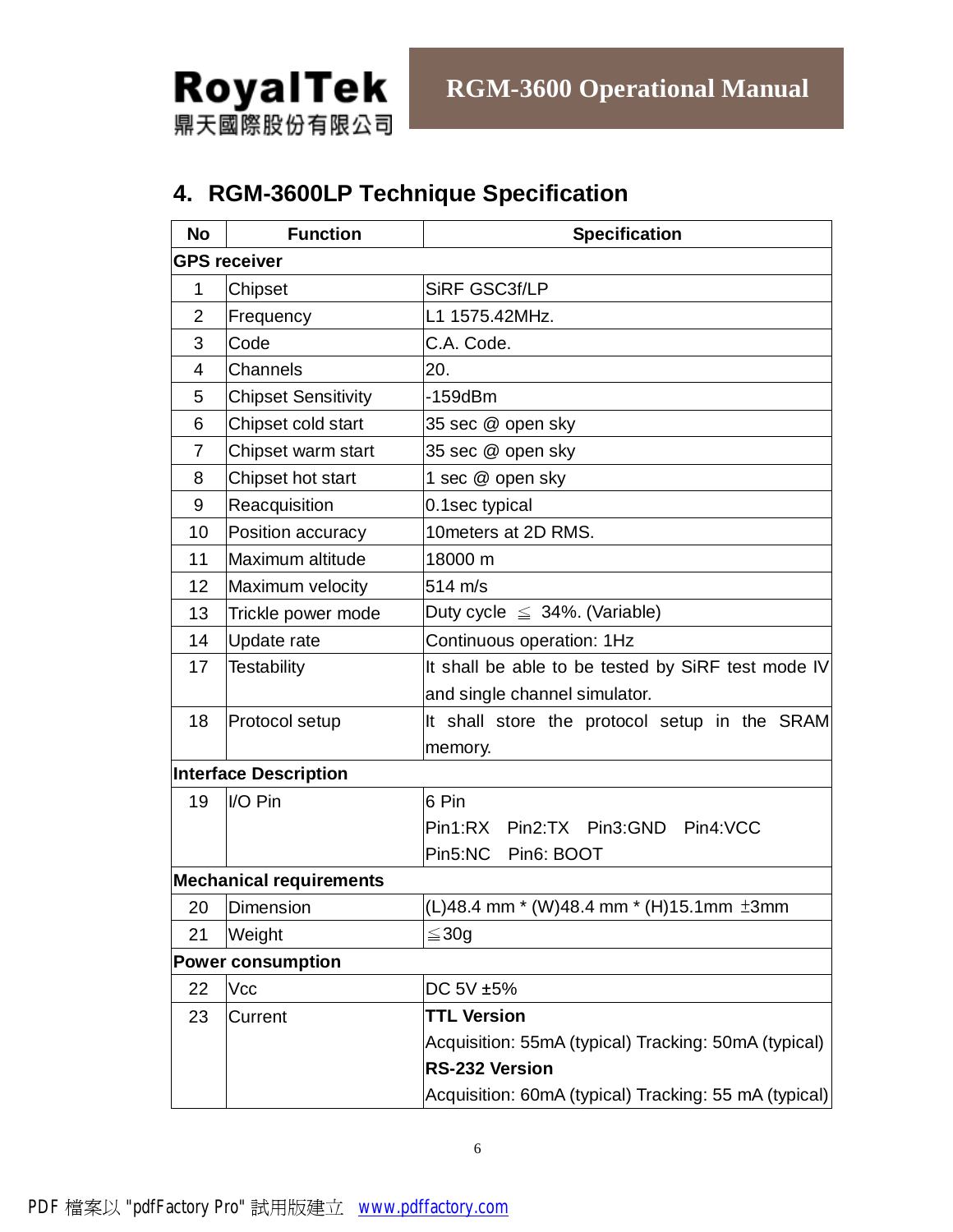| 24   | <b>SRAM backup battery</b> | 3.3mAhr Li-Ion rechargeable battery. Battery life at |  |  |
|------|----------------------------|------------------------------------------------------|--|--|
|      |                            | full charge is $\geq 7$ days.                        |  |  |
|      | Environment                |                                                      |  |  |
| 25   | Operating temperature      | $-20 \sim +60^{\circ}$ C                             |  |  |
| 26   | Storage temperature        | $-20 \sim +60^{\circ}$                               |  |  |
| - 27 | Humidity                   | ≤95%                                                 |  |  |

#### **Hardware Interface**



#### **Module Interface Pin Number:**

|                | (VDD=2.85V±2%) |           |                     |                                                      |
|----------------|----------------|-----------|---------------------|------------------------------------------------------|
|                | Pin Signal     |           | I/O Description     | <b>Characteristics</b>                               |
| #              | Name           |           |                     |                                                      |
|                | <b>RX</b>      |           | <b>UART</b>         | TTL: $V_{\mu} \ge 0.7 * VDD$ $V_{\mu} \le 0.3 * VDD$ |
|                |                |           |                     | RS-232 $V_{\mu} \ge 2.4V$ $V_{\mu} \le 0.6V$         |
| $\overline{2}$ | <b>TX</b>      | O         | <b>UART</b>         | TTL: $V_{OH} \ge 0.75*VDD$ $V_{OL} \le 0.25VDD$      |
|                |                |           |                     | RS-232 $V_{OH} \geq 5V$ $V_{OL} \leq -5V$            |
| 3              | <b>GND</b>     | G         | <b>System Power</b> | Reference Ground                                     |
|                |                |           | Ground              |                                                      |
| $\overline{A}$ | <b>VCC</b>     |           | <b>System Power</b> | <b>VCC:5V±5%</b>                                     |
| 5              | <b>NC</b>      | <b>NC</b> |                     |                                                      |
| 6              | <b>Boot</b>    |           | Boot mode           | $V_{\mu\nu} \ge 0.7 * VDD$<br>$V_n \leq 0.3*VDD$     |

## .*VCC(5V DC power Input)*

This is the main DC power supply input pin. That provides voltage to the module.

### .*GND*

GND provides the reference ground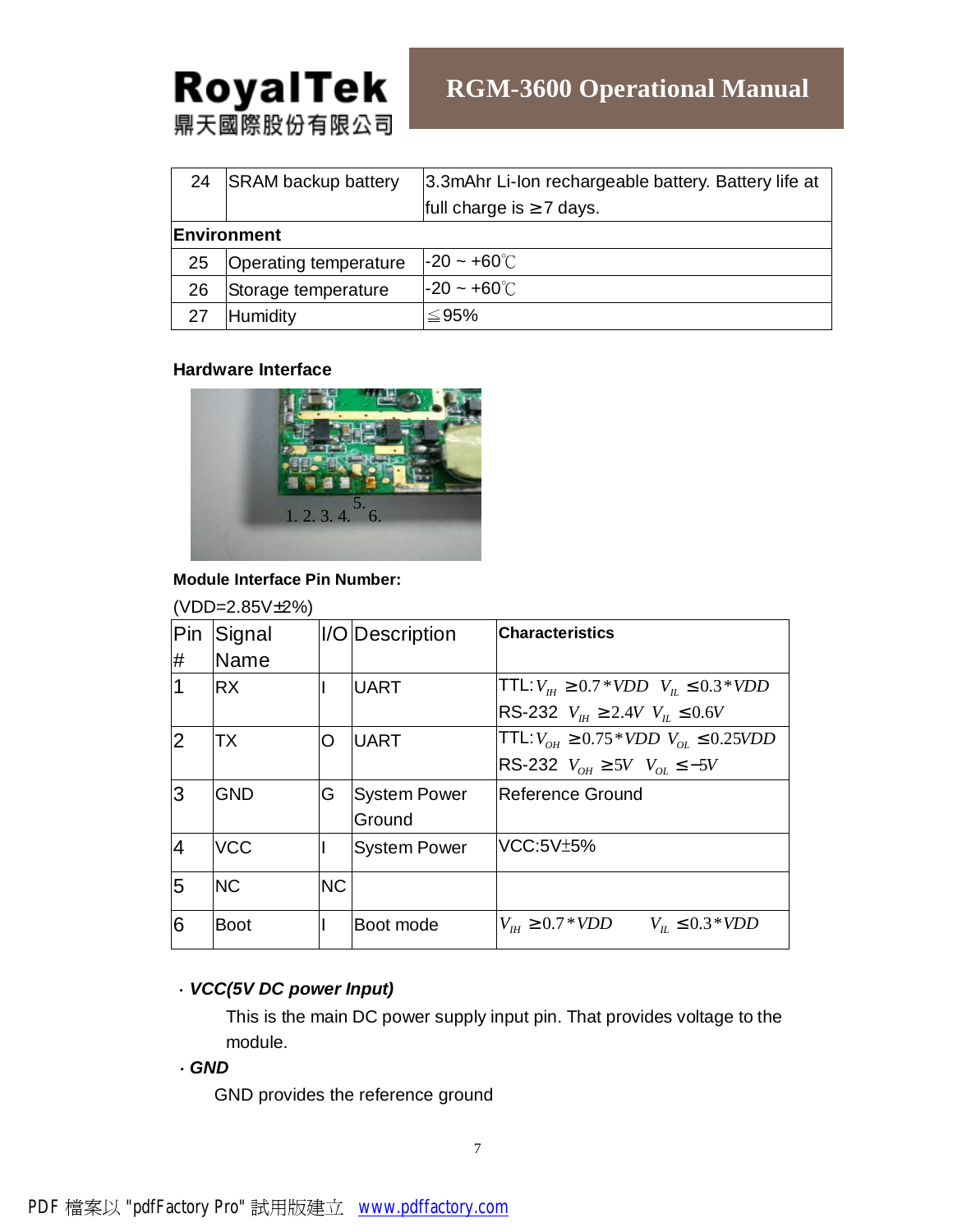

### .*RXA*

This is the main receiver channel and is used for receiving software commands to the board from SiRFdemo software or software written by users themselves.

PS: Pull up if not used.

#### .*TXA*

This is the main transmitting channel and is used for outputting navigation and measurement data for SiRFdemo software or software written by users themselves.

.*Boot* 

Set this pin to high for programming flash.

### **Cable connector**

**- 6Pin Male PS2 RS-232 Interface Pin Number:** 



**- 6Pin Male PS2 TTL Interface Pin Number:** 

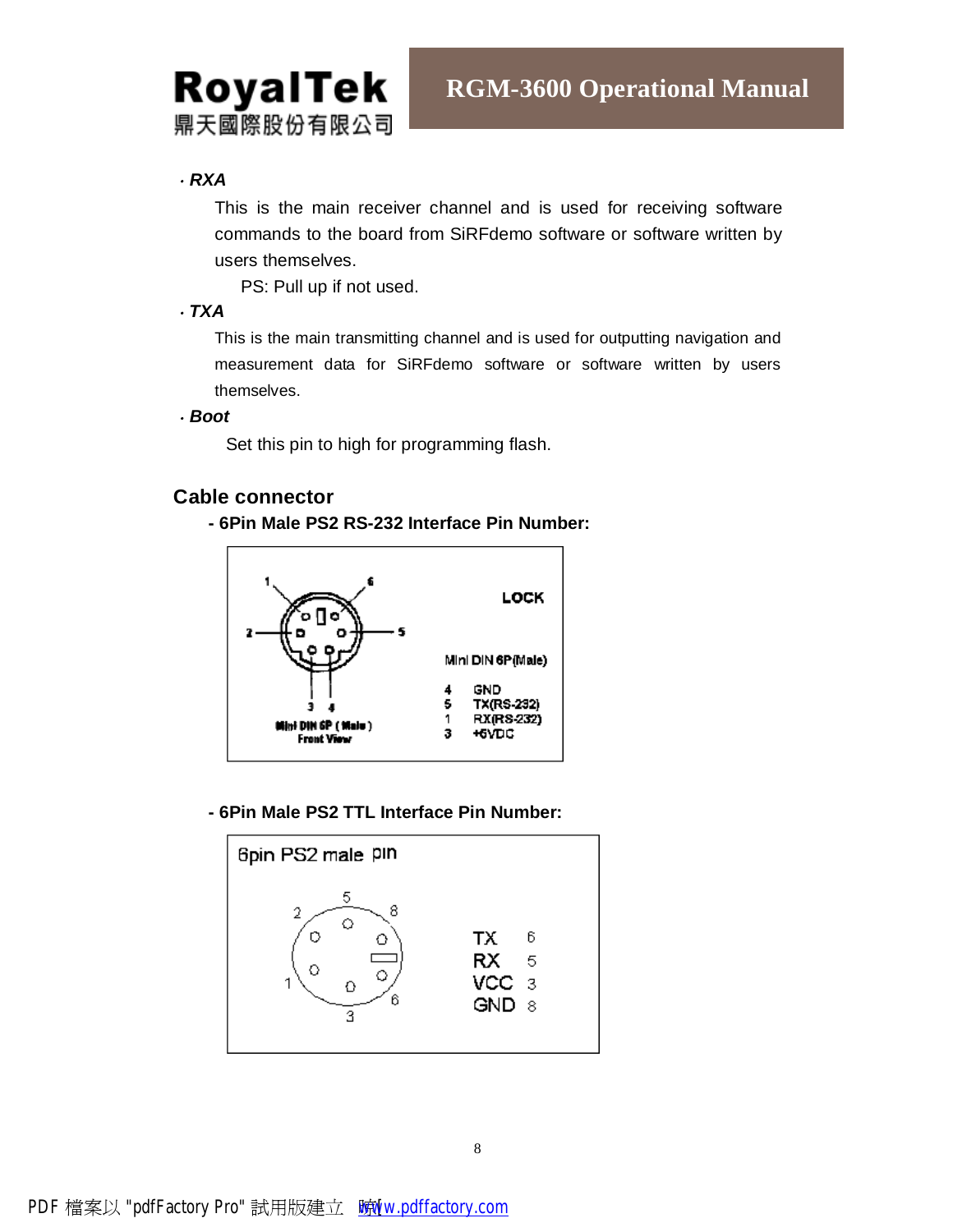

#### **- (Y cable) 9 pin D-SUB Interface Pin Number:**



#### *Table 2*

| Pin<br><b>NO</b> | Signal Name | 1/O | Description        | Characteristics      |  |  |  |
|------------------|-------------|-----|--------------------|----------------------|--|--|--|
| 1                | lNo connect |     |                    |                      |  |  |  |
| 2                | ТX          | O   | Serial Data Output | High: -3V ~ -15V     |  |  |  |
|                  |             |     |                    | Low: $+3V \sim +15V$ |  |  |  |
| 3                | <b>RX</b>   | I   | Serial Data Input  | High: -3V ~ -15V     |  |  |  |
|                  |             |     |                    | Low: $+3V \sim +15V$ |  |  |  |
| 4                | No connect  |     |                    |                      |  |  |  |
| 5                | GND         | G   | Ground             |                      |  |  |  |
| 6                | No connect  |     |                    |                      |  |  |  |
| 7                | No connect  |     |                    |                      |  |  |  |
| 8                | lNo connect |     |                    |                      |  |  |  |
| 9                | lNo connect |     |                    |                      |  |  |  |

## **- (Y cable) 6Pin Male PS2 Interface Pin Number:**



| Pin# | <b>Signal Name</b> |
|------|--------------------|
|      | <b>NC</b>          |
| 2    | <b>NC</b>          |
| 3    | <b>GND</b>         |
| 4    | <b>VCC</b>         |
| 5    | <b>NC</b>          |
| 6    | <b>NC</b>          |

#### **- USB Interface Pin Number:**

| Pin# | Signal Name                 |
|------|-----------------------------|
|      | $V_{bus}$ (4.75-5.25 volts) |
| 2    | I) –                        |
| 3    | D+                          |
|      | GND                         |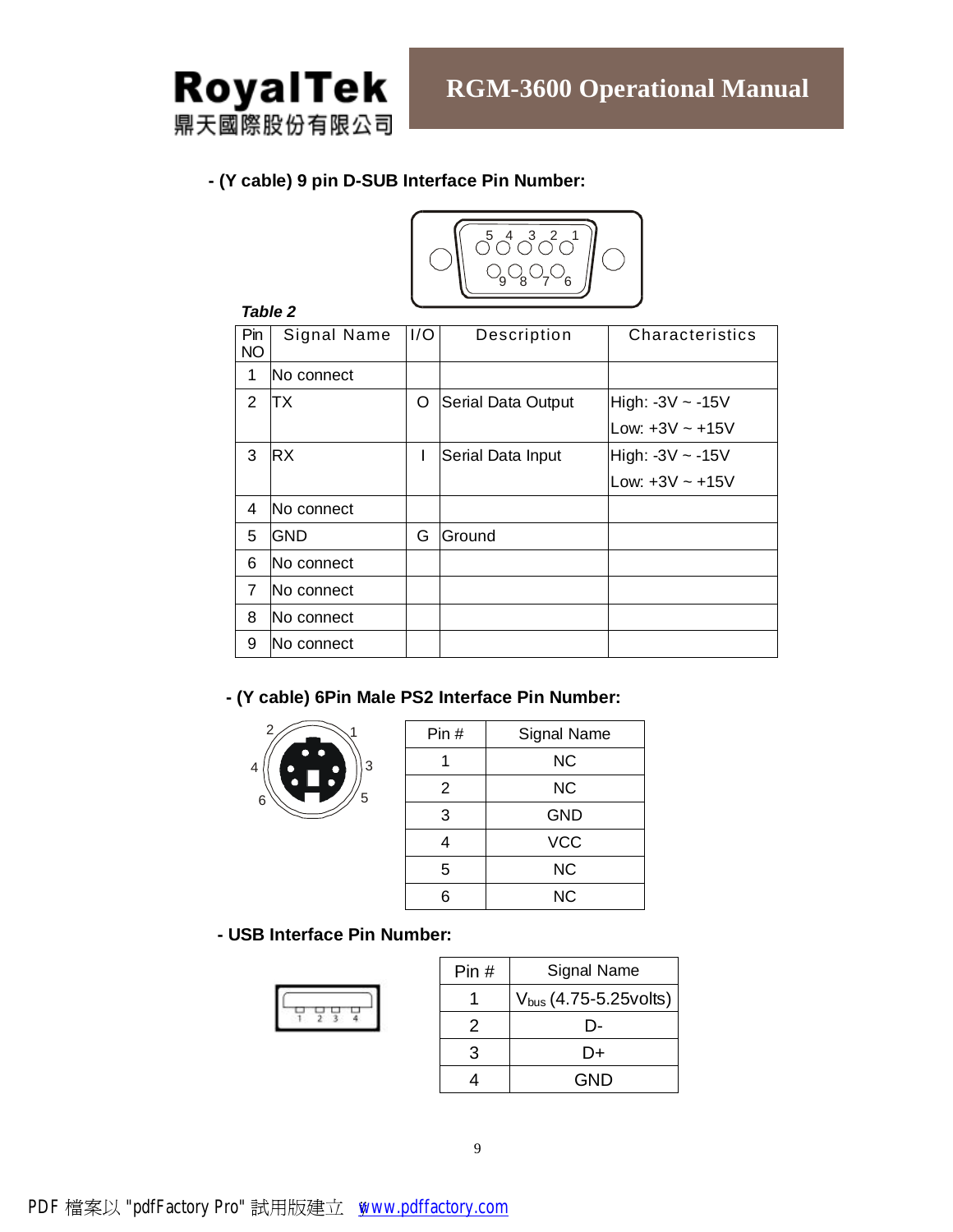

# 5. **Mechanical Layout**



**Unit**:**mm**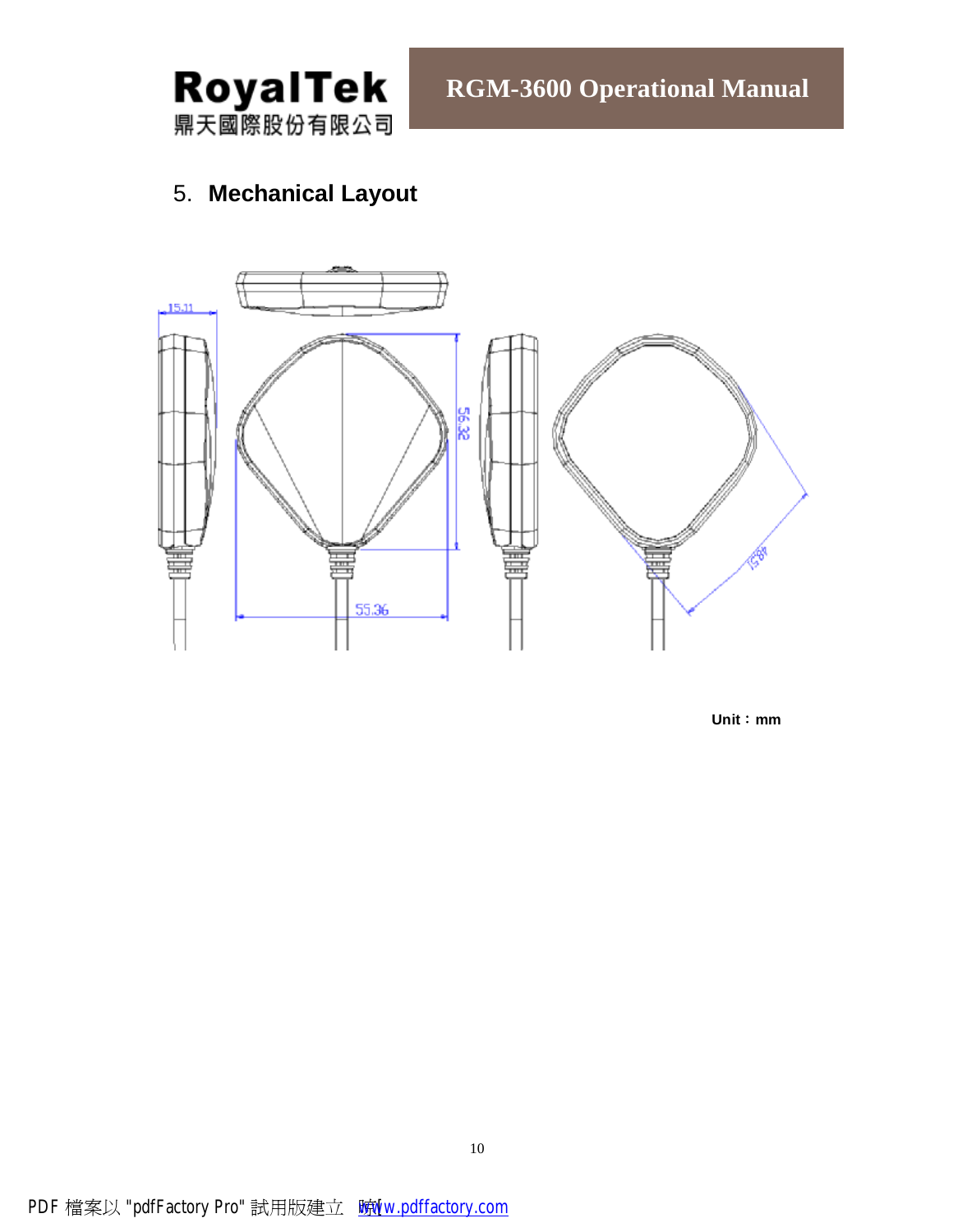

# **6. Software Specification and NMEA Protocol**

#### **Software Specification**

| <b>GPS Firmware</b> | [[GSW3] GGA(1), GSA(1), GSV(5), RMC(1) 4800 GPS Firmware |  |  |
|---------------------|----------------------------------------------------------|--|--|
| <b>GPS Utility</b>  | A GPS performance diagnostic utility is required         |  |  |
|                     | C/NO, TTFF                                               |  |  |
| <b>WAAS</b>         | Enable                                                   |  |  |

#### **NMEA V3.0 Protocol**

Its output signal level is TTL: 4800 bps (default), 8 bit data, 1 stop bit and no parity. It supports the following NMEA-0183

Messages: GGA, GLL, GSA, GSV, RMC and VTG.

NMEA Output Messages: the Engine board outputs the following messages as shown in Table 1:

| <b>NMEA Record</b> | <b>Description</b>                         |
|--------------------|--------------------------------------------|
| GGA                | Global positioning system fixed data       |
| <b>GLL</b>         | Geographic position - latitude / longitude |
| GSA                | GNSS DOP and active satellites             |
| GSV                | <b>GNSS</b> satellites in view             |
| <b>RMC</b>         | Recommended minimum specific GNSS data     |
| VTG                | Course over ground and ground speed        |

#### *Table 1 NMEA*-0183 Output Messages

GGA-Global Positioning System Fixed Data

Table 2 contains the values of the following example:

\$GPGGA, 161229.487, 3723.2475, N, 12158.3416, W, 1, 07, 1.0, 9.0, M, , , ,0000\*18

*Table 2* GGA Data Format

| <b>Name</b>          | <b>Example</b> | <b>Units</b> | <b>Description</b>  |  |  |
|----------------------|----------------|--------------|---------------------|--|--|
| Message ID           | \$GPGGA        |              | GGA protocol header |  |  |
| <b>UTC Position</b>  | 161229.487     |              | hhmmss.sss          |  |  |
| Latitude             | 3723.2475      |              | ddmm.mmmm           |  |  |
| N/S Indicator        | N              |              | N=north or S=south  |  |  |
| Longitude            | 12158.3416     |              | Dddmm.mmmm          |  |  |
| <b>E/W</b> Indicator | W              |              | E=east or W=west    |  |  |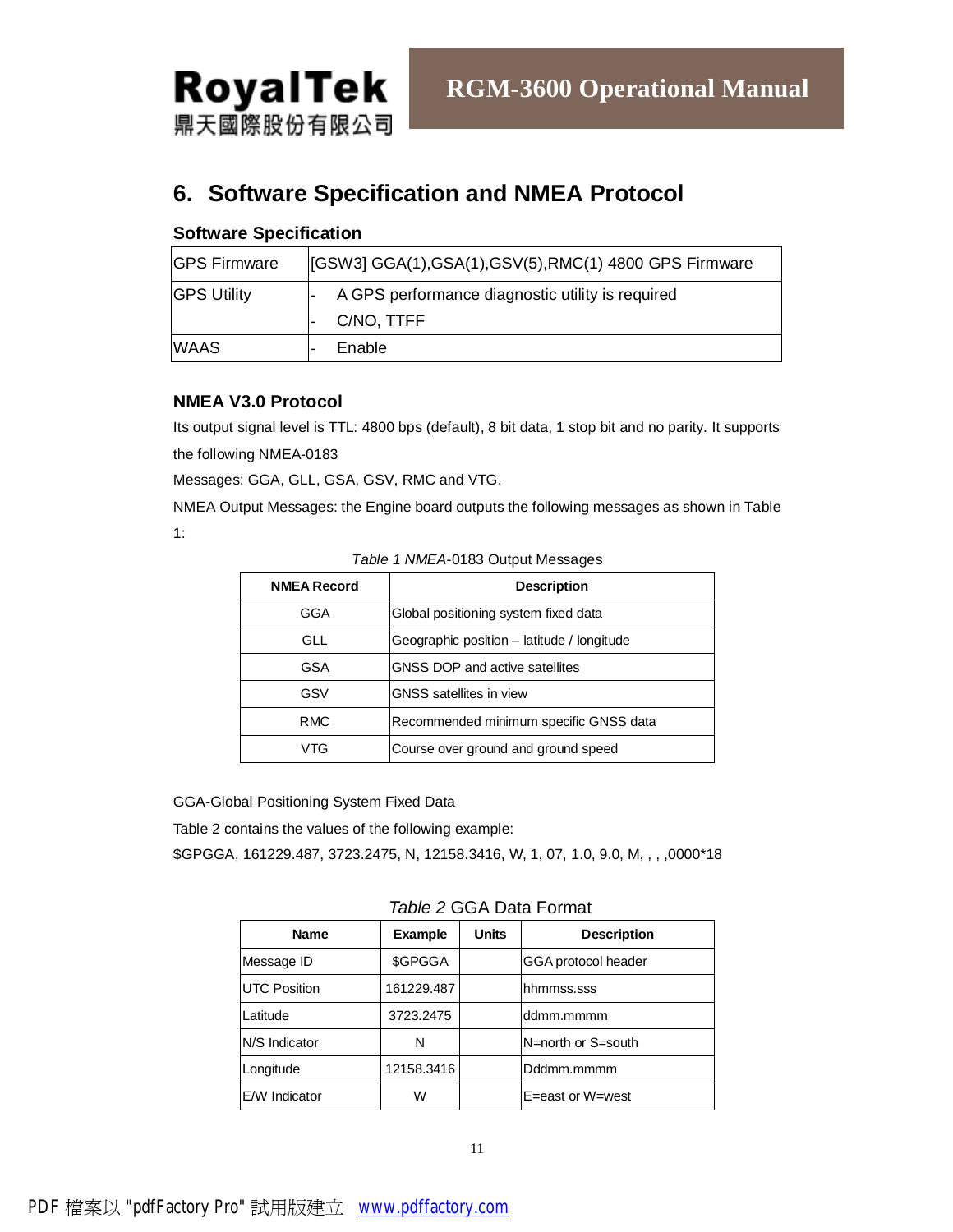# **RGM-3600 Operational Manual**

| 12.0222131222<br>Position Fix Indicator |     |        | lSee Table 2-1                           |
|-----------------------------------------|-----|--------|------------------------------------------|
| <b>Satellites Used</b>                  | 07  |        | Range 0 to 12                            |
| <b>HDOP</b>                             | 1.0 |        | <b>IHorizontal Dilution of Precision</b> |
| <b>MSL Altitude</b>                     | 9.0 | meters |                                          |

| <b>Units</b>            | М    | meters |                                     |
|-------------------------|------|--------|-------------------------------------|
| <b>Geoid Separation</b> |      | meters |                                     |
| <b>Units</b>            | М    | meters |                                     |
| Age of Diff. Corr.      |      |        | second Null fields when DGPS is not |
|                         |      |        | used                                |
| Diff. Ref. Station ID   | 0000 |        |                                     |
| <b>Checksum</b>         | *18  |        |                                     |
| $<$ CR $>$ $<$ LF $>$   |      |        | End of message termination          |

#### *Table 3 Position Fix Indicators*

| Value | <b>Description</b>                    |  |  |
|-------|---------------------------------------|--|--|
| O     | lFix not available or invalid         |  |  |
|       | <b>IGPS SPS Mode, fix valid</b>       |  |  |
| 2     | Differential GPS, SPS Mode, fix valid |  |  |
| 3     | <b>IGPS PPS Mode, fix valid</b>       |  |  |

GLL-Geographic Position –Latitude/Longitude

Table 3 contains the values of the following

Example: \$GPGLL, 3723.2475, N, 12158.3416, W, 161229.487, A\*2C

#### *Table 3* GLL Data Format

| <b>Name</b>           | <b>Example</b> | <b>Units</b> | <b>Description</b>               |
|-----------------------|----------------|--------------|----------------------------------|
| Message ID            | \$GPGLL        |              | GLL protocol header              |
| Latitude              | 3723.2475      |              | ddmm.mmmm                        |
| N/S Indicator         | N              |              | N=north or S=south               |
| Longitude             | 12158.3416     |              | Dddmm.mmmm                       |
| <b>E/W</b> Indicator  | W              |              | E=east or W=west                 |
| <b>UTC Position</b>   | 161229.487     |              | hhmmss.ss                        |
| <b>Status</b>         | Α              |              | A=data valid or V=data not valid |
| Checksum              | $*2C$          |              |                                  |
| $<$ CR $>$ $<$ LF $>$ |                |              | End of message termination       |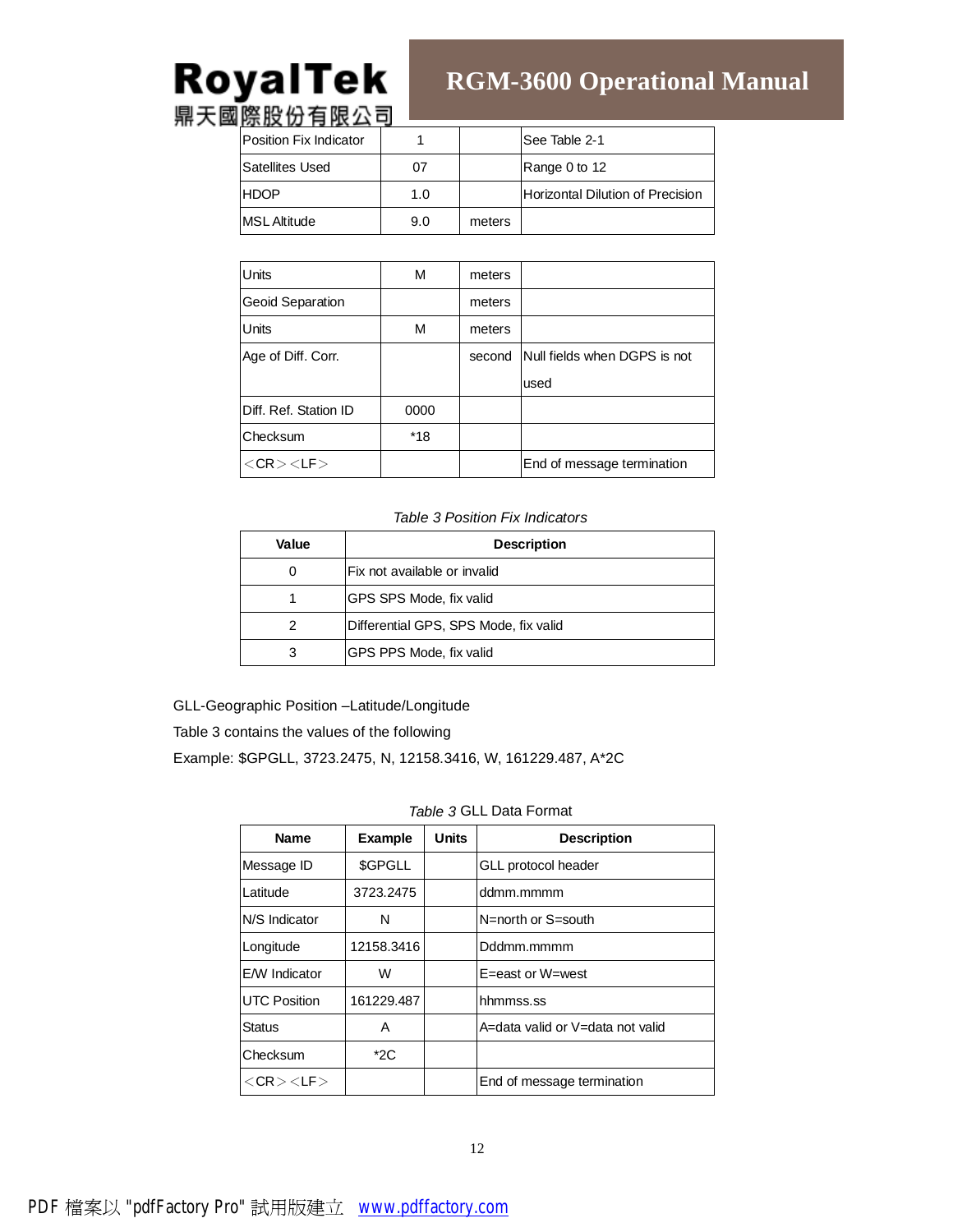

GSA-GNSS DOP and Active Satellites

Table 4 contains the values of the following example:

\$GPGSA, A, 3, 07, 02, 26, 27, 09, 04, 15, , , , , , 1.8,1.0,1.5\*33

| <b>Name</b>           | <b>Example</b> | Units | <b>Description</b>                      |
|-----------------------|----------------|-------|-----------------------------------------|
| Message ID            | \$GPGSA        |       | GSA protocol header                     |
| Mode 1                | A              |       | See Table 4-2                           |
| Mode 2                | 3              |       | See Table 4-1                           |
| Satellite Used        | 07             |       | Sv on Channel 1                         |
| Satellite Used        | 02             |       | Sv on Channel 2                         |
|                       |                |       |                                         |
| Satellite Used        |                |       | Sy on Channel 12                        |
| <b>PDOP</b>           | 1.8            |       | Position Dilution of Precision          |
| <b>HDOP</b>           | 1.0            |       | <b>Horizontal Dilution of Precision</b> |
| VDOP                  | 1.5            |       | Vertical Dilution of Precision          |
| Checksum              | *33            |       |                                         |
| $<$ CR $>$ $<$ LF $>$ |                |       | End of message termination              |

#### *Table 4* GSA Data Format

| Table 4-1 | Mode 1 |
|-----------|--------|
|-----------|--------|

| Value | <b>Description</b> |  |
|-------|--------------------|--|
|       | lFix not available |  |
|       | 2D                 |  |
|       | 3D                 |  |

| Table 4-2 | Mode 2 |
|-----------|--------|
|-----------|--------|

| Value | <b>Description</b>                              |  |
|-------|-------------------------------------------------|--|
| М     | Manual-forced to operate in 2D or 3D mode       |  |
| Α     | Automatic-allowed to automatically switch 2D/3D |  |

GSV-GNSS Satellites in View

Table 5 contains the values of the following example:

\$GPGSV, 2, 1, 07, 07, 79, 048, 42, 02, 51, 062, 43, 26, 36, 256, 42, 27, 27, 138, 42\*71\$GPGSV, 2, 2, 07, 09, 23, 313, 42, 04, 19, 159, 41, 15, 12, 041, 42\*41

*Table 5* GGA Data Format

| <b>Name</b> | Example | Units | <b>Description</b>         |
|-------------|---------|-------|----------------------------|
| Message ID  | \$GPGSV |       | <b>GSV</b> protocol header |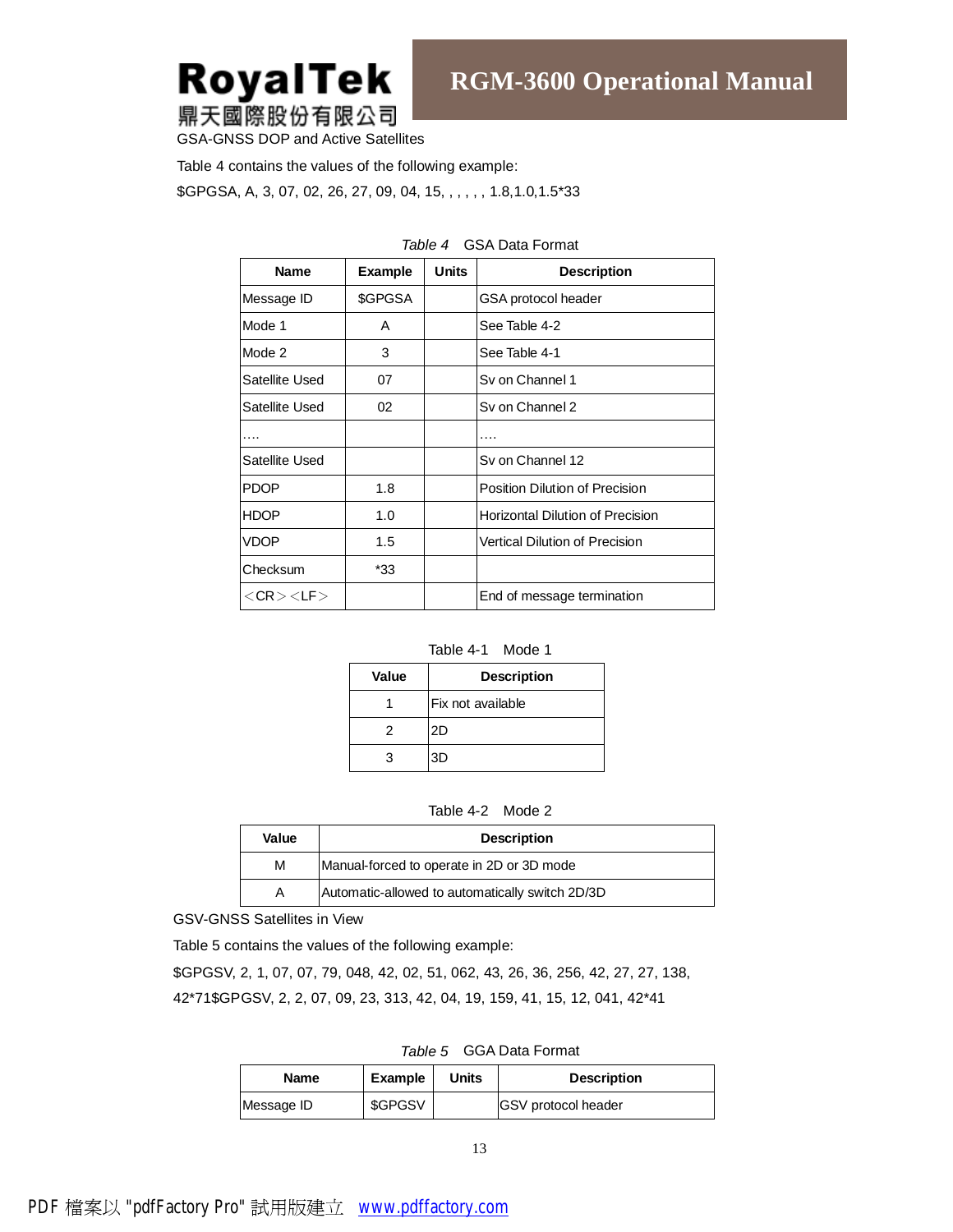# **RGM-3600 Operational Manual**

| ᄧᄧᇖᇄᄇᄣᅀ |         |                                  |
|---------|---------|----------------------------------|
| 2       |         | Range 1 to 3                     |
|         |         |                                  |
| 1       |         | Range 1 to 3                     |
| 07      |         |                                  |
| 07      |         | Channel 1 (Range 1 to 32)        |
| 79      | degrees | Channel 1 (Maximum 90)           |
| 048     | degrees | Channel 1 (True, Range 0 to 359) |
| 42      | dBHz    | Range 0 to 99, null when not     |
|         |         | tracking                         |
|         |         |                                  |
| 27      |         | Channel 4(Range 1 to 32)         |
| 27      | degrees | Channel 4(Maximum 90)            |
| 138     | degrees | Channel 4(True, Range 0 to 359)  |
| 42      | dBHz    | Range 0 to 99, null when not     |
|         |         | tracking                         |
| $*71$   |         |                                  |
|         |         | End of message termination       |
|         |         |                                  |

<sup>1</sup>Depending on the number of satellites tracked multiple messages of GSV data may be required.

RMC-Recommended Minimum Specific GNSS Data

Table 6 contains the values of the following example:

\$GPRMC, 161229.487, A, 3723.2475, N, 12158.3416, W, 0.13, 309.62, 120598, ,\*10

| <b>Name</b>          | <b>Example</b> | Units | <b>Description</b>               |
|----------------------|----------------|-------|----------------------------------|
| Message ID           | \$GPRMC        |       | <b>RMC</b> protocol header       |
| <b>UTC Position</b>  | 161229.487     |       | hhmmss.sss                       |
| Status               | A              |       | A=data valid or V=data not valid |
| Latitude             | 3723.2475      |       | ddmm.mmmm                        |
| N/S Indicator        | N              |       | N=north or S=south               |
| Longitude            | 12158.3416     |       | dddmm.mmmm                       |
| <b>E/W</b> Indicator | W              |       | $E = east$ or $W = west$         |
| Speed Over Ground    | 0.13           | knots |                                  |

*Table 6* GGA Data Format

| Course Over               | 309.62 | degrees | True             |
|---------------------------|--------|---------|------------------|
| Ground                    |        |         |                  |
| Date                      | 120598 |         | ddmmyy           |
| <b>Magnetic Variation</b> |        | degrees | E=east or W=west |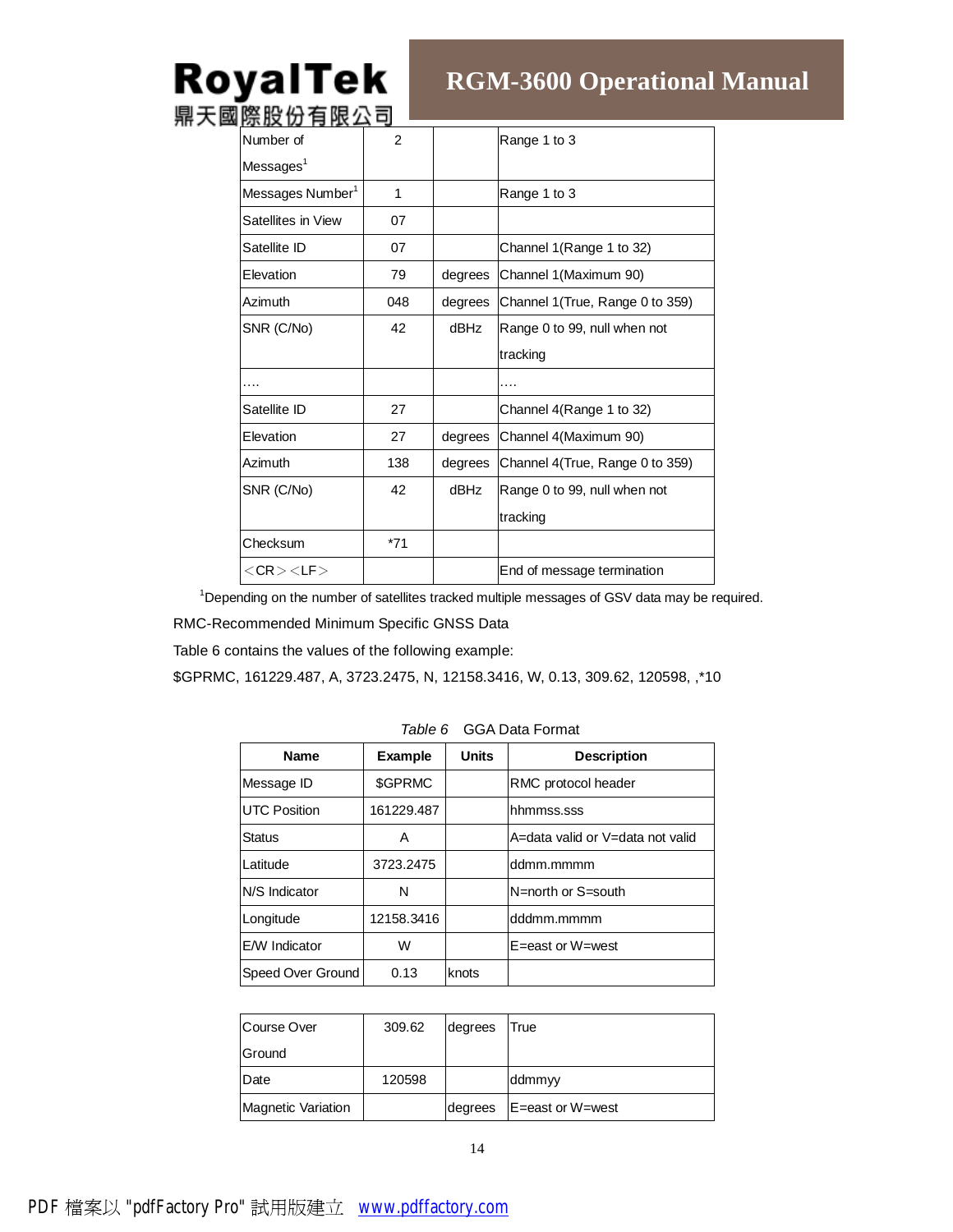# RoyalTek

# **RGM-3600 Operational Manual**

鼎天國際股份有限公司

Checksum | \*10

<CR><LF>  $\vert$  End of message termination

VTG-Course Over Ground and Ground Speed

Table 7 contains the values of the following example:

\$GPVTG, 309.62, T, , M, 0.13, N, 0.2, K\*6E

| Name                  | <b>Example</b> | <b>Units</b> | <b>Description</b>         |
|-----------------------|----------------|--------------|----------------------------|
| Message ID            | \$GPVTG        |              | VTG protocol header        |
| Course                | 309.62         | degrees      | Measured heading           |
| Reference             | Т              |              | True                       |
| Course                |                | degrees      | Measured heading           |
| Reference             | м              |              | Magnetic                   |
| Speed                 | 0.13           | knots        | Measured horizontal speed  |
| Units                 | N              |              | Knots                      |
| Speed                 | 0.2            | km/hr        | Measured horizontal speed  |
| Units                 | Κ              |              | Kilometer per hour         |
| Checksum              | *6E            |              |                            |
| $<$ CR $>$ $<$ LF $>$ |                |              | End of message termination |

#### *Table 7* VTG Data Format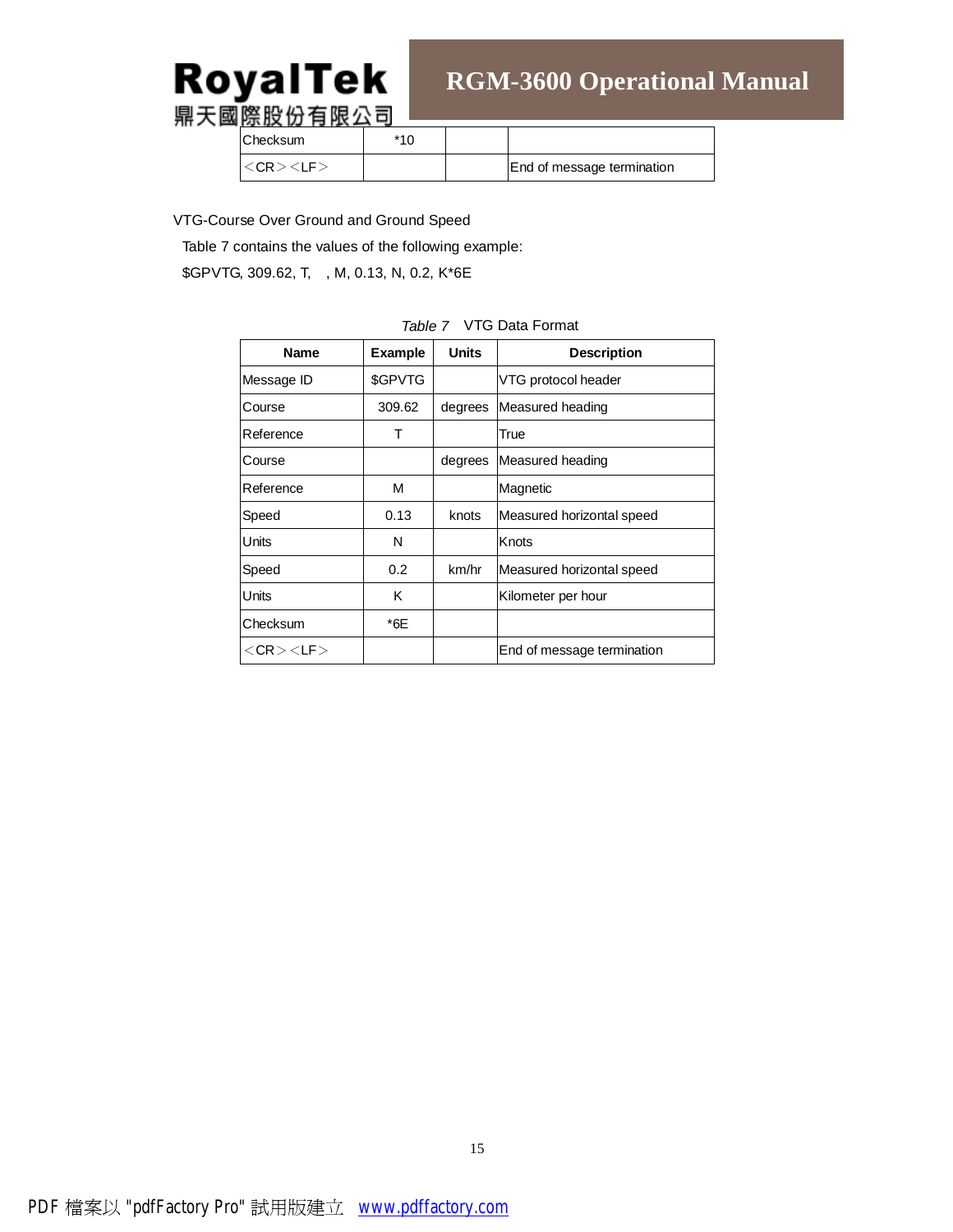

# **GPS Receiver User's Tip**

- A. GPS signals are affected by weather and environmental conditions. It is suggested to use the GPS receiver under less shielding environments to ensure GPS receiver has better receiving performance.
- B. When GPS receiver is in moving condition, it will prolong the time to fix the position. It is suggested to wait for the satellite signals to be locked at a fixed point when first power-on the GPS receiver before using.
- C. The following situations will affect the GPS receiving performance:
	- i. Solar control filmed windows.
	- ii. Metal shielded, such as umbrella, or in vehicle.
	- iii. Among high buildings.
	- iv. Under bridges and tunnels.
	- v. Under high voltage cables and near by radio wave sources, such as mobile phone base stations.
	- vi. Bad and heavy cloudy weather.
- D. If the satellite signals can not be locked or have encountered receiving problem (within the urban area), the following steps are suggested:
	- i. Plug the external active antenna into the GPS receiver and set the antenna outdoor or on the roof of the vehicle for better receiving..
	- ii. Move to another open space or reposition the GPS receiver towards the direction with fewer blockages.
	- iii. Move the GPS receiver away from sources of interference
	- iv. Wait until the weather condition has improved.
- E. With a backup battery, the GPS receiver can fix a position immediately at next power-on if the built-in backup battery is fully charged.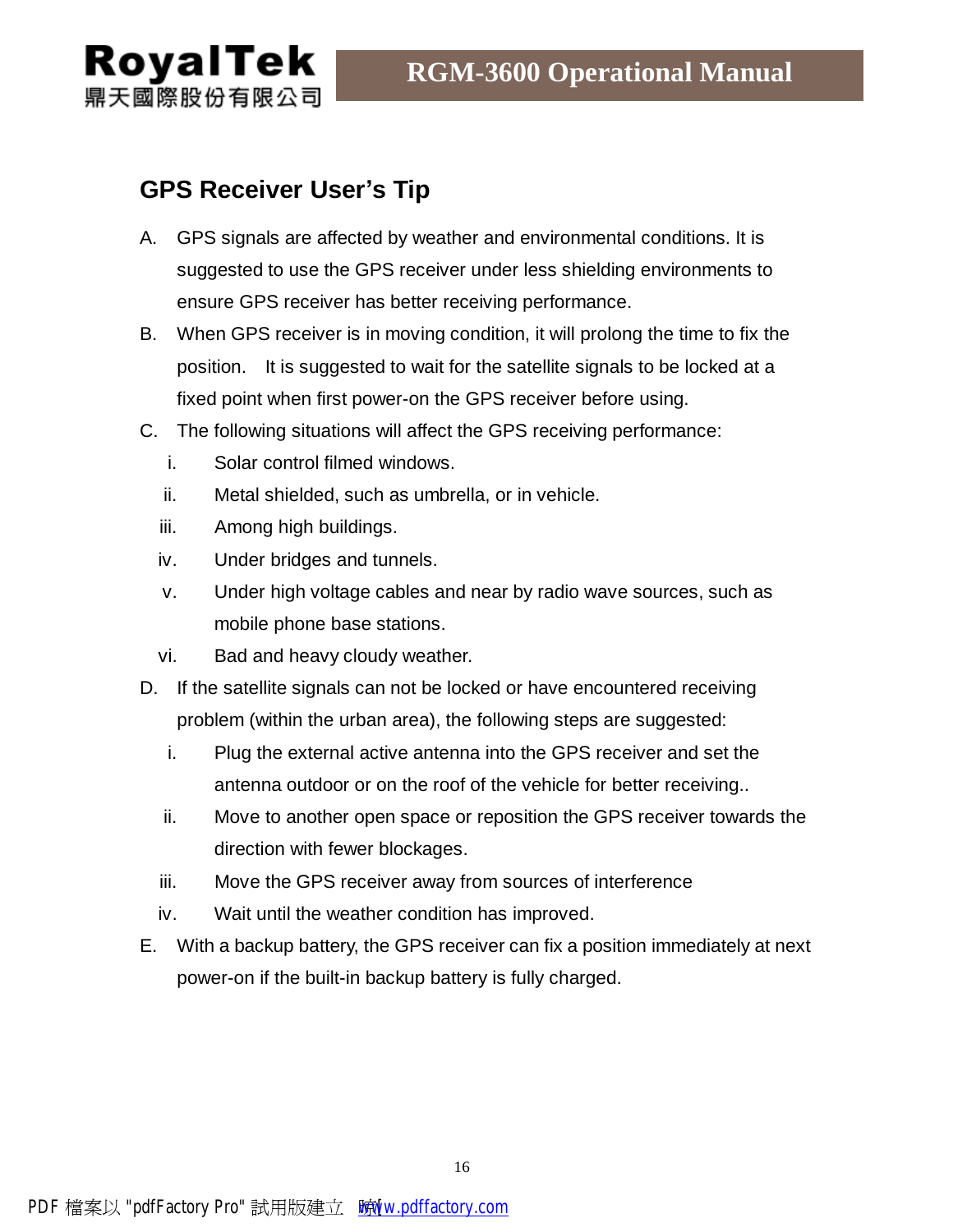鼎天國際股份有限公司

# **7. Package Specification and Order Information** 主體標籤貼附型式

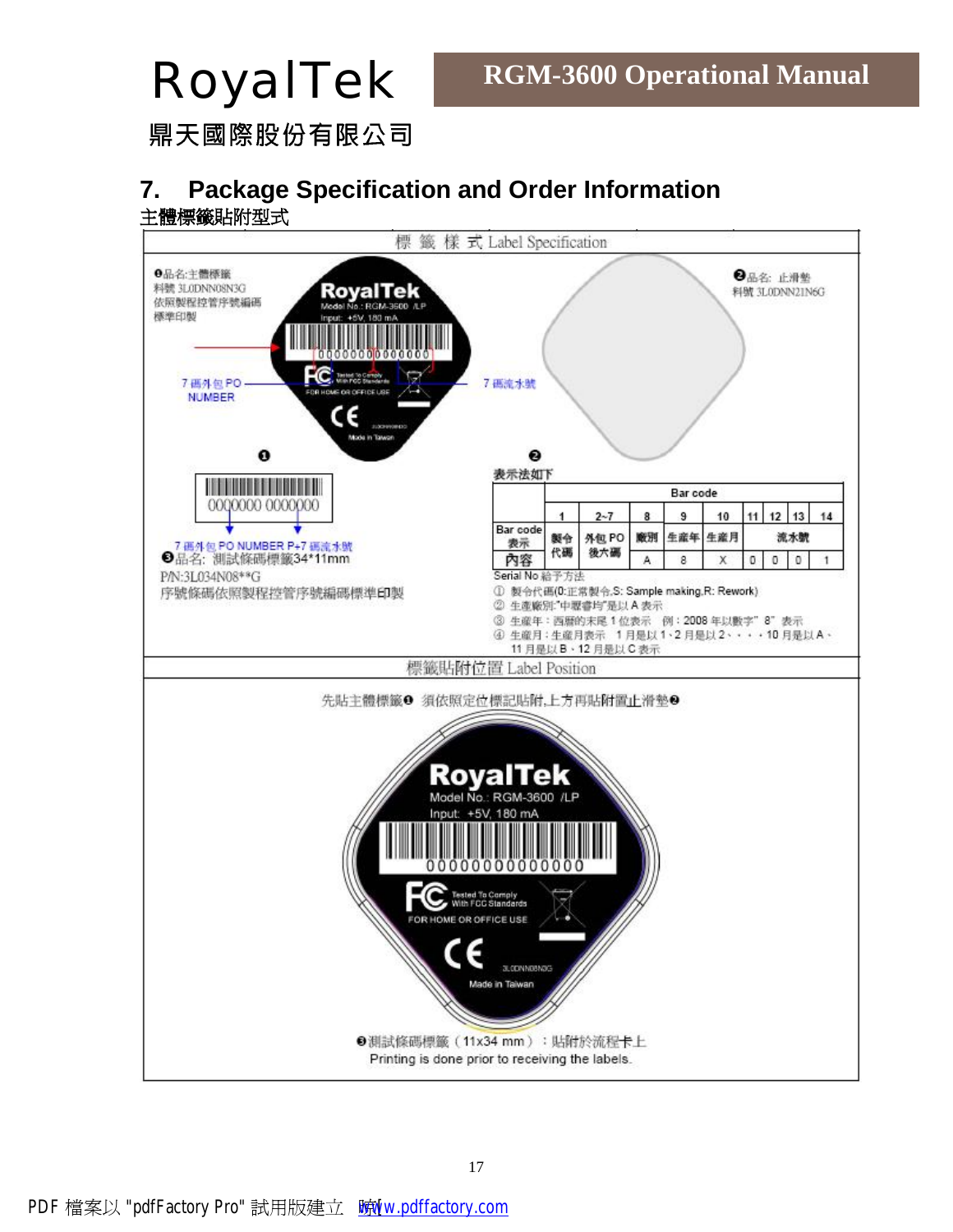# 彩盒標籤貼附型式

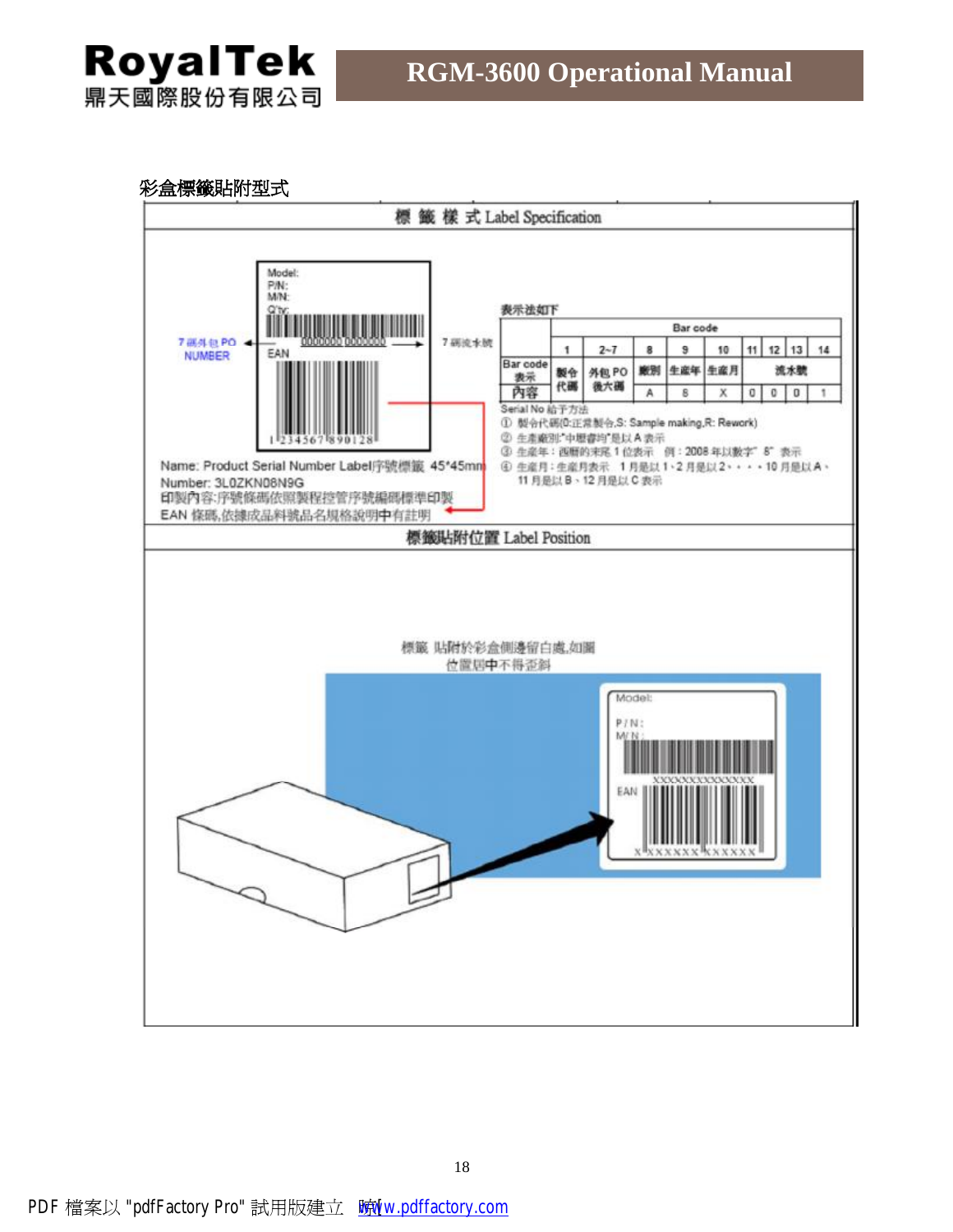# 外箱標籤貼附型式

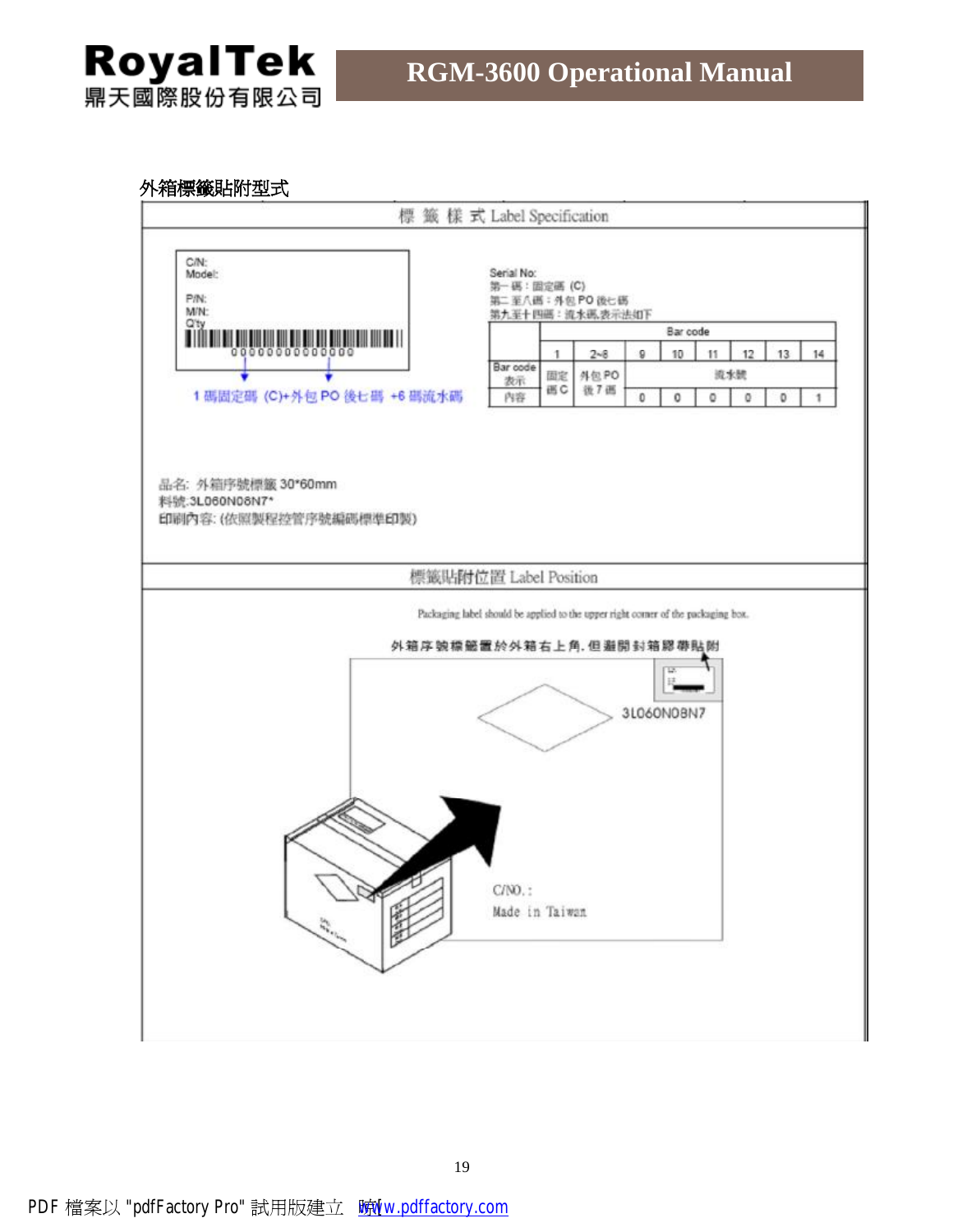峰巢包裝

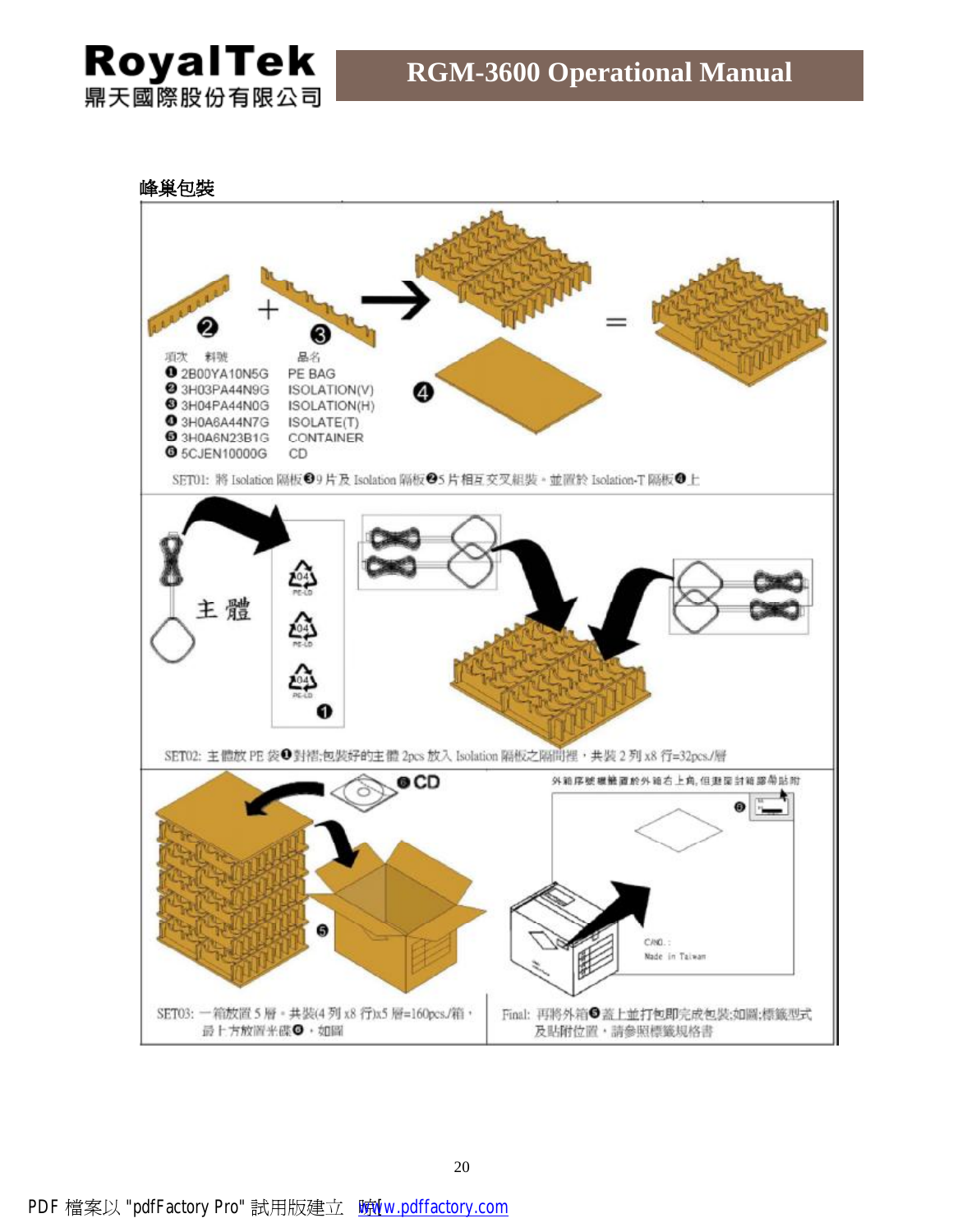彩盒包裝 項次 料號 品名 主體 2B0UKN10N7G PE BAG 3H09YN23N9G CONTAINER 3H0DNN22N7G GIFT BOX ● 3H0JNA44N2G 内视摺紙板 3H0JNN44N1G ISOLATE(T) **@3S005N24N6G** SILICA GEL SET01: 主體置入 PE BAG●中,線材不需要置入 **O** 5CJEN10000G CD 3HOJNA44N2G SET02: 將隔板●依摺痕組合;如圖 SET03:主體放置於隔板●中間凹槽,主體線部分穿過隔 SET04:乾燥劑◎放在盒◎下方,再將隔板◎置入盒◎, 板·放在隔板●下層·如圖示 最上方放置光碟●・如圖 外站序板模链置於外装右上角, 但数项封油提带贴则 ۵ cng. **Nada in Taiwan** SET05:包装好的彩盒 <sup>3</sup>放進外箱 3 內·天地板 5 放置上 Final:再將外箱●蓋上並打包即完成包裝;如圖;標籤型式 中下三片·共裝2盒x2盒x10層=40盒/箱 及貼附位置,請參照標籤規格書